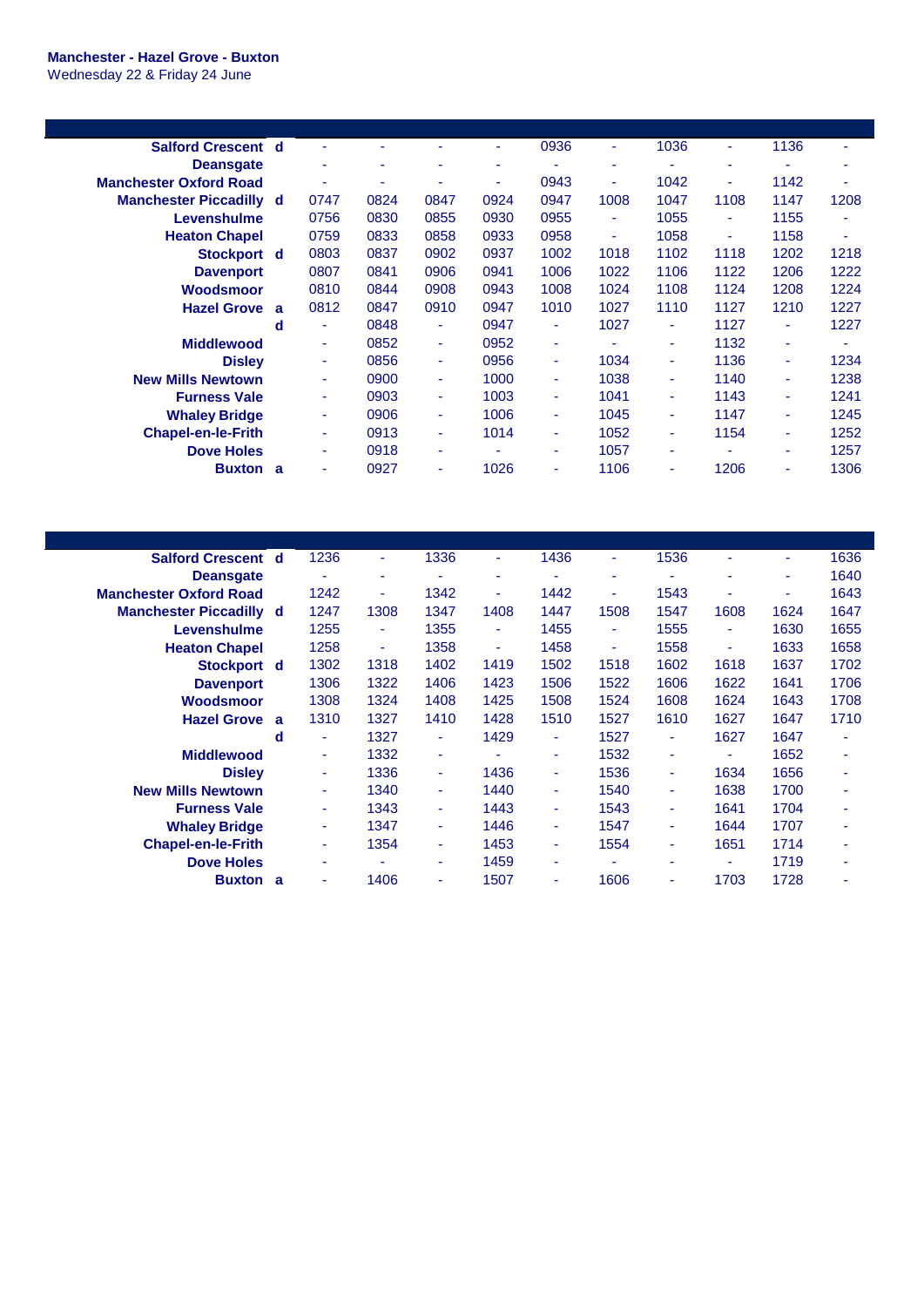| <b>Salford Crescent d</b>      |              | ٠    | 1736 | ٠    | 1836   | ٠    | 1935 | ٠    | 2035 | ٠    | 2134 |
|--------------------------------|--------------|------|------|------|--------|------|------|------|------|------|------|
| <b>Deansgate</b>               |              | ٠    | 1739 | ٠    | 1840   | ٠    |      | ٠    |      | ٠    |      |
| <b>Manchester Oxford Road</b>  |              | ۰    | 1743 | ٠    | 1843   | ٠    | 1942 | ٠    | 2043 | ٠    | 2140 |
| <b>Manchester Piccadilly d</b> |              | 1724 | 1747 | 1824 | 1847   | 1924 | 1947 | 2024 | 2047 | 2124 | 2144 |
| Levenshulme                    |              | 1730 | 1755 | 1830 | 1856   | 1930 | 1955 | 2030 | 2056 | 2130 | 2149 |
| <b>Heaton Chapel</b>           |              | 1735 | 1758 | 1833 | 1859   | 1933 | 1958 | 2033 | 2102 | 2133 | 2152 |
| Stockport d                    |              | 1739 | 1802 | 1837 | 1902   | 1937 | 2002 | 2037 | 2106 | 2137 | 2155 |
| <b>Davenport</b>               |              | 1744 | 1806 | 1841 | 1906   | 1941 | 2006 | 2041 | 2110 | 2141 | 2159 |
| Woodsmoor                      |              | 1746 | 1808 | 1843 | 1908   | 1943 | 2008 | 2043 | 2112 | 2143 | 2202 |
| <b>Hazel Grove</b>             | $\mathbf{a}$ | 1749 | 1810 | 1847 | 1910   | 1946 | 2010 | 2047 | 2114 | 2147 | 2204 |
|                                | d            | 1749 | ٠    | 1847 | ٠      | 1947 | ٠    | 2047 | ٠    | 2147 |      |
| <b>Middlewood</b>              |              | 1754 | ٠    | 1852 | ٠      |      | ٠    | 2052 | ۰    |      |      |
| <b>Disley</b>                  |              | 1758 | ٠    | 1856 | $\sim$ | 1954 | ٠    | 2056 |      | 2154 |      |
| <b>New Mills Newtown</b>       |              | 1802 | ٠    | 1900 | ٠      | 1957 | ٠    | 2100 |      | 2158 |      |
| <b>Furness Vale</b>            |              | 1805 | ٠    | 1904 | ٠      | 2000 | ٠    | 2103 |      | 2202 |      |
| <b>Whaley Bridge</b>           |              | 1808 | ٠    | 1907 | ٠      | 2004 | ٠    | 2106 |      | 2205 |      |
| <b>Chapel-en-le-Frith</b>      |              | 1816 | ٠    | 1914 | ٠      | 2011 | ٠    | 2114 |      | 2212 |      |
| <b>Dove Holes</b>              |              | 1821 | ٠    | 1919 | ٠      | 2017 | ٠    | ٠    | ٠    | 2217 | ۰    |
| <b>Buxton</b>                  | a            | 1829 | ۰    | 1928 | ٠      | 2026 | ۰    | 2126 |      | 2226 |      |
|                                |              |      |      |      |        |      |      |      |      |      |      |

|                                |   |      |      | FO.  | <b>WO</b> | <b>BUS</b><br><b>WO</b> |
|--------------------------------|---|------|------|------|-----------|-------------------------|
| <b>Salford Crescent d</b>      |   |      |      |      |           |                         |
| <b>Deansgate</b>               |   |      |      |      |           |                         |
| <b>Manchester Oxford Road</b>  |   |      |      |      |           |                         |
| <b>Manchester Piccadilly d</b> |   | 2210 | 2311 | 2324 | 2324      |                         |
| Levenshulme                    |   | 2216 |      | 2330 | 2330      |                         |
| <b>Heaton Chapel</b>           |   | 2219 |      | 2333 | 2333      |                         |
| Stockport d                    |   | 2223 | 2321 | 2337 | 2336      | 2344                    |
| <b>Davenport</b>               |   | 2227 |      | 2340 |           | 2354                    |
| Woodsmoor                      |   | 2229 |      | 2343 |           | 2359                    |
| <b>Hazel Grove</b>             | a | 2232 | 2328 | 2345 |           | 0004                    |
|                                | d | 2233 | 2328 |      |           |                         |
| <b>Middlewood</b>              |   | 2237 | 2333 |      |           |                         |
| <b>Disley</b>                  |   | 2241 | 2337 |      |           |                         |
| <b>New Mills Newtown</b>       |   | 2245 | 2341 |      |           |                         |
| <b>Furness Vale</b>            |   | 2248 | 2344 |      |           |                         |
| <b>Whaley Bridge</b>           |   | 2251 | 2347 |      |           |                         |
| <b>Chapel-en-le-Frith</b>      |   | 2258 | 2354 |      |           |                         |
| <b>Dove Holes</b>              |   |      | 2359 |      |           |                         |
| <b>Buxton</b>                  | a | 2310 | 0007 |      |           |                         |

Notes FO Friday only. WO Wednesday only.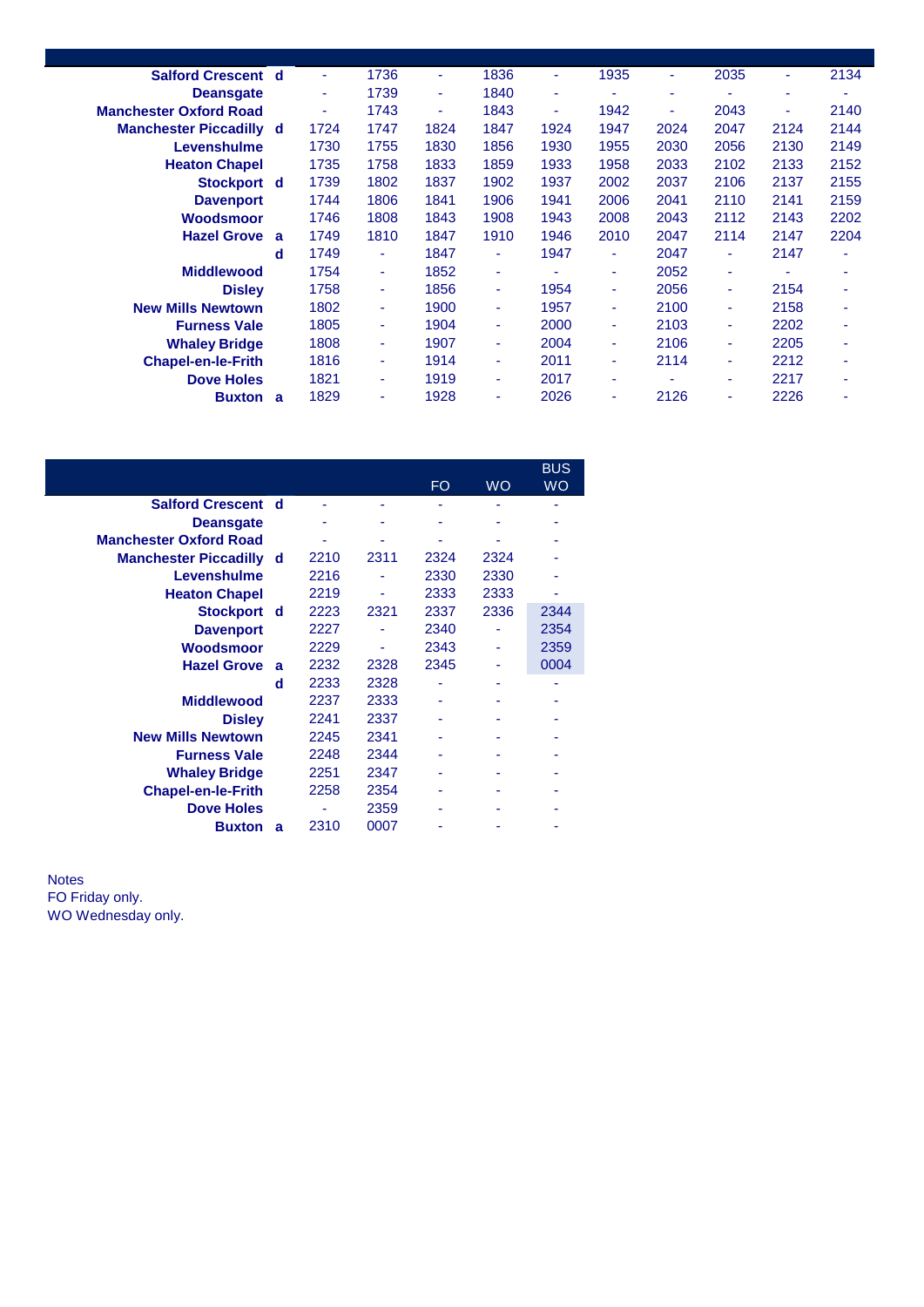## **Buxton - Hazel Grove - Manchester**

Wednesday 22 & Friday 24 June

|                                |              |      | B    |                | B    |      | B    |                | B                        |      | B    |
|--------------------------------|--------------|------|------|----------------|------|------|------|----------------|--------------------------|------|------|
| <b>Buxton</b> d                |              | 0734 | ٠    | 0858           | ٠    | 0959 | ٠    | 1058           | ٠                        | 1159 |      |
| <b>Dove Holes</b>              |              | 0740 | ٠    | 0904           | ٠    |      | ۰    | 1104           | ٠                        |      |      |
| <b>Chapel-en-le-Frith</b>      |              | 0746 | ٠    | 0910           | ٠    | 1009 | ٠    | 1110           | ٠                        | 1209 |      |
| <b>Whaley Bridge</b>           |              | 0752 | ٠    | 0916           | ٠    | 1015 | ٠    | 1116           | ٠                        | 1215 |      |
| <b>Furness Vale</b>            |              | 0755 | ٠    | 0920           | ٠    | 1019 | ÷    | 1120           | $\overline{\phantom{a}}$ | 1219 |      |
| <b>New Mills Newtown</b>       |              | 0759 | ٠    | 0923           | ٠    | 1022 | ÷    | 1123           | ٠                        | 1222 |      |
| <b>Disley</b>                  |              | 0802 | ٠    | 0927           | ٠    | 1026 | ٠    | 1127           | ٠                        | 1226 |      |
| <b>Middlewood</b>              |              | 0806 | ٠    |                | ٠    | 1030 | ٠    | ٠              | ٠                        | 1230 |      |
| <b>Hazel Grove a</b>           |              | 0810 | ٠    | 0934           | ٠    | 1034 | ٠    | 1134           | ۰                        | 1234 | ÷.   |
|                                | d            | 0811 | 0902 | 0934           | 1002 | 1035 | 1102 | 1135           | 1202                     | 1235 | 1302 |
| <b>Woodsmoor</b>               |              | 0814 | 0904 | 0938           | 1004 | 1038 | 1105 | 1138           | 1204                     | 1238 | 1304 |
| <b>Davenport</b>               |              | 0817 | 0907 | 0940           | 1007 | 1040 | 1107 | 1140           | 1207                     | 1240 | 1307 |
| <b>Stockport</b>               | a            | 0821 | 0911 | 0945           | 1011 | 1045 | 1111 | 1145           | 1211                     | 1245 | 1311 |
| <b>Heaton Chapel a</b>         |              | ٠    | 0915 | $\bar{a}$      | 1016 | ٠    | 1115 | ÷              | 1215                     | ٠    | 1315 |
| Levenshulme a                  |              | ٠    | 0918 | 0950           | 1019 | 1050 | 1118 | 1150           | 1218                     | 1250 | 1318 |
| <b>Manchester Piccadilly a</b> |              | 0836 | 0929 | 0956           | 1029 | 1056 | 1129 | 1156           | 1229                     | 1256 | 1329 |
| <b>Manchester Oxford Road</b>  | $\mathbf{a}$ | ٠    | 0932 | $\blacksquare$ | 1032 | ٠    | 1132 | $\blacksquare$ | 1232                     | ٠    | 1332 |
| Deansgate a                    |              | ٠    | 0936 | ٠              | 1036 | ٠    | 1136 | ٠              | 1236                     | ٠    | 1336 |
| <b>Salford Crescent</b>        | a            | ٠    | 0941 | ۰              | 1040 | ۰    | 1140 | ٠              | 1240                     | ۰    | 1342 |

|                               |   |      | B    |                | B.   |                          | B    |      | B    |      | B.   |
|-------------------------------|---|------|------|----------------|------|--------------------------|------|------|------|------|------|
| <b>Buxton</b> d               |   | 1258 | ٠    | 1359           | ÷    | 1458                     | ٠    | 1534 | ٠    | 1658 | ۰    |
| <b>Dove Holes</b>             |   | 1304 | ٠    |                | ٠    | 1504                     | ٠    | 1540 | ٠    | 1704 |      |
| <b>Chapel-en-le-Frith</b>     |   | 1310 | ٠    | 1409           | ٠    | 1510                     | ÷    | 1546 | ٠    | 1709 |      |
| <b>Whaley Bridge</b>          |   | 1316 | ÷    | 1415           | ٠    | 1516                     | ÷    | 1552 | ٠    | 1716 |      |
| <b>Furness Vale</b>           |   | 1320 | ٠    | 1419           | ٠    | 1520                     | ٠    | 1555 | ٠    | 1719 | ۰    |
| <b>New Mills Newtown</b>      |   | 1323 | ٠    | 1422           | ٠    | 1523                     | ٠    | 1559 | ٠    | 1723 |      |
| <b>Disley</b>                 |   | 1327 | ٠    | 1426           | ٠    | 1527                     | ٠    | 1602 | ٠    | 1726 | ä,   |
| <b>Middlewood</b>             |   | ٠    | ۰    | 1430           | ٠    | $\overline{\phantom{a}}$ | ٠    | ٠    | ٠    | 1730 | ٠    |
| <b>Hazel Grove</b>            | a | 1334 | ٠    | 1434           | ٠    | 1534                     | ٠    | 1609 | ٠    | 1734 | ٠    |
|                               | d | 1335 | 1402 | 1435           | 1500 | 1535                     | 1602 | 1610 | 1702 | 1735 | 1802 |
| <b>Woodsmoor</b>              |   | 1338 | 1404 | 1438           | 1502 | 1538                     | 1604 | 1613 | 1704 | 1738 | 1804 |
| <b>Davenport</b>              |   | 1340 | 1407 | 1440           | 1505 | 1540                     | 1607 | 1615 | 1707 | 1740 | 1807 |
| <b>Stockport</b>              | a | 1345 | 1411 | 1445           | 1509 | 1545                     | 1611 | 1620 | 1711 | 1745 | 1811 |
| <b>Heaton Chapel</b>          | a | ٠    | 1416 | $\blacksquare$ | 1516 | ٠                        | 1615 | 1624 | 1716 | ٠    | 1816 |
| Levenshulme                   | a | 1350 | 1419 | 1450           | 1519 | 1550                     | 1618 | 1627 | 1719 | 1750 | 1819 |
| <b>Manchester Piccadilly</b>  | a | 1356 | 1429 | 1456           | 1529 | 1556                     | 1629 | 1636 | 1729 | 1759 | 1829 |
| <b>Manchester Oxford Road</b> | a | ٠    | 1432 | ٠              | 1532 | ٠                        | 1632 | ٠    | 1733 | ٠    | 1832 |
| <b>Deansgate</b>              | a | ٠    | 1436 | ٠              | 1536 | ٠                        | 1636 | ٠    | 1736 | ٠    | 1836 |
| <b>Salford Crescent</b>       | a | ٠    | 1440 | ٠              | 1540 | ٠                        | 1640 | ٠    | 1740 | ٠    | 1840 |